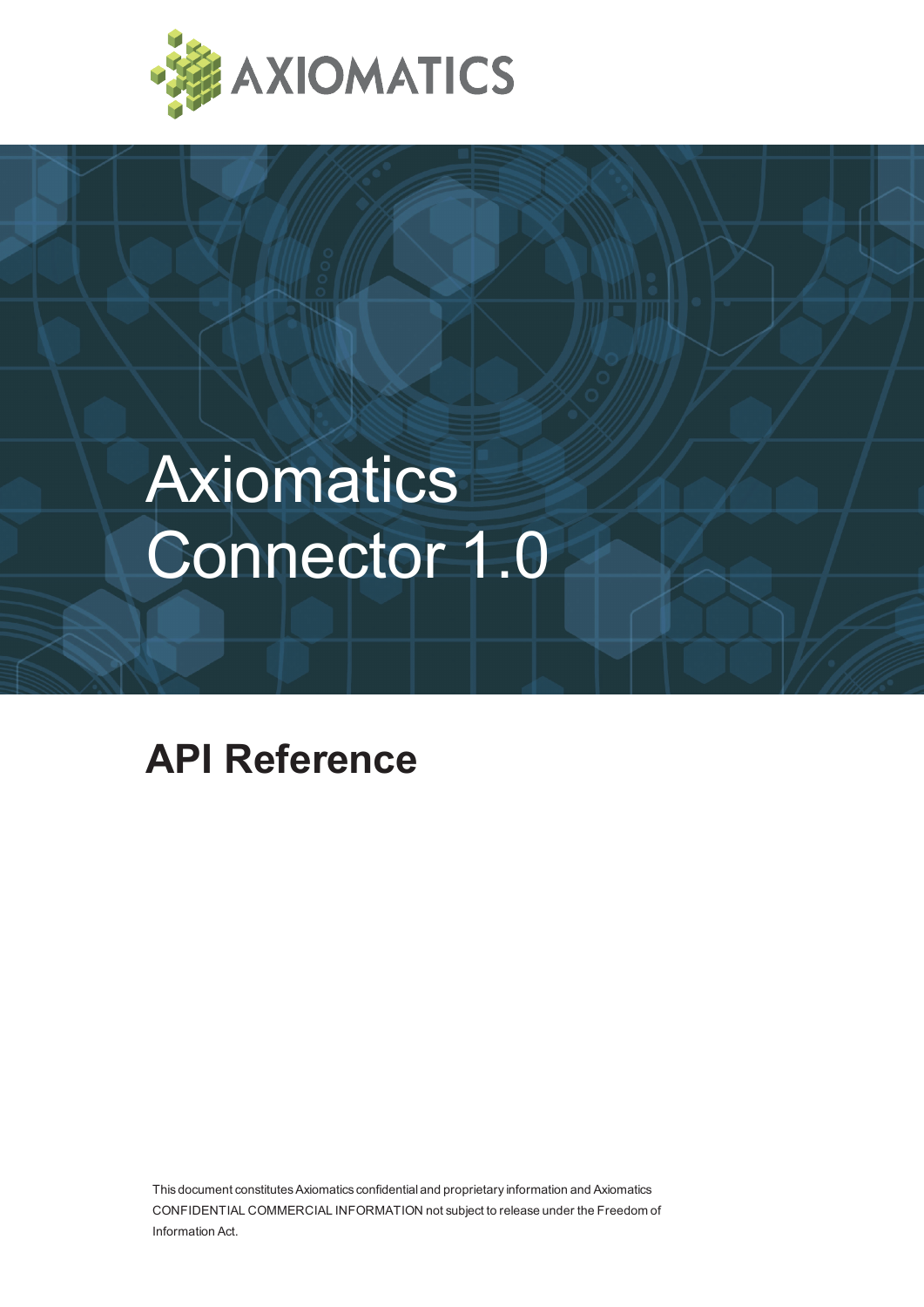#### **Notices**

Portions of this document contain proprietary information which, if disclosed, could lead to loss of intellectual property rights or trade secrets. This document and its contents constitute Axiomatics confidential information and Axiomatics CONFIDENTIAL COMMERCIAL INFORMATION not subject to release under the Freedom of Information Act, and may not be released, redistributed or otherwise disclosed without Axiomatics' prior written authorization.

AXIOMATICS® is a registered trademark of Axiomatics AB, corporate identification no. 556708-1012, Sweden. Other trademarks are the property of their respective owners.

Except as otherwise expressly agreed in writing by Axiomatics AB, information in this document does not constitute in any way a representation, warranty or commitment on the part of Axiomatics.

**Document title:** Axiomatics Connector API Reference

**Document version:** 1.0-1.0

Copyright © 2021 Axiomatics AB. All Rights Reserved.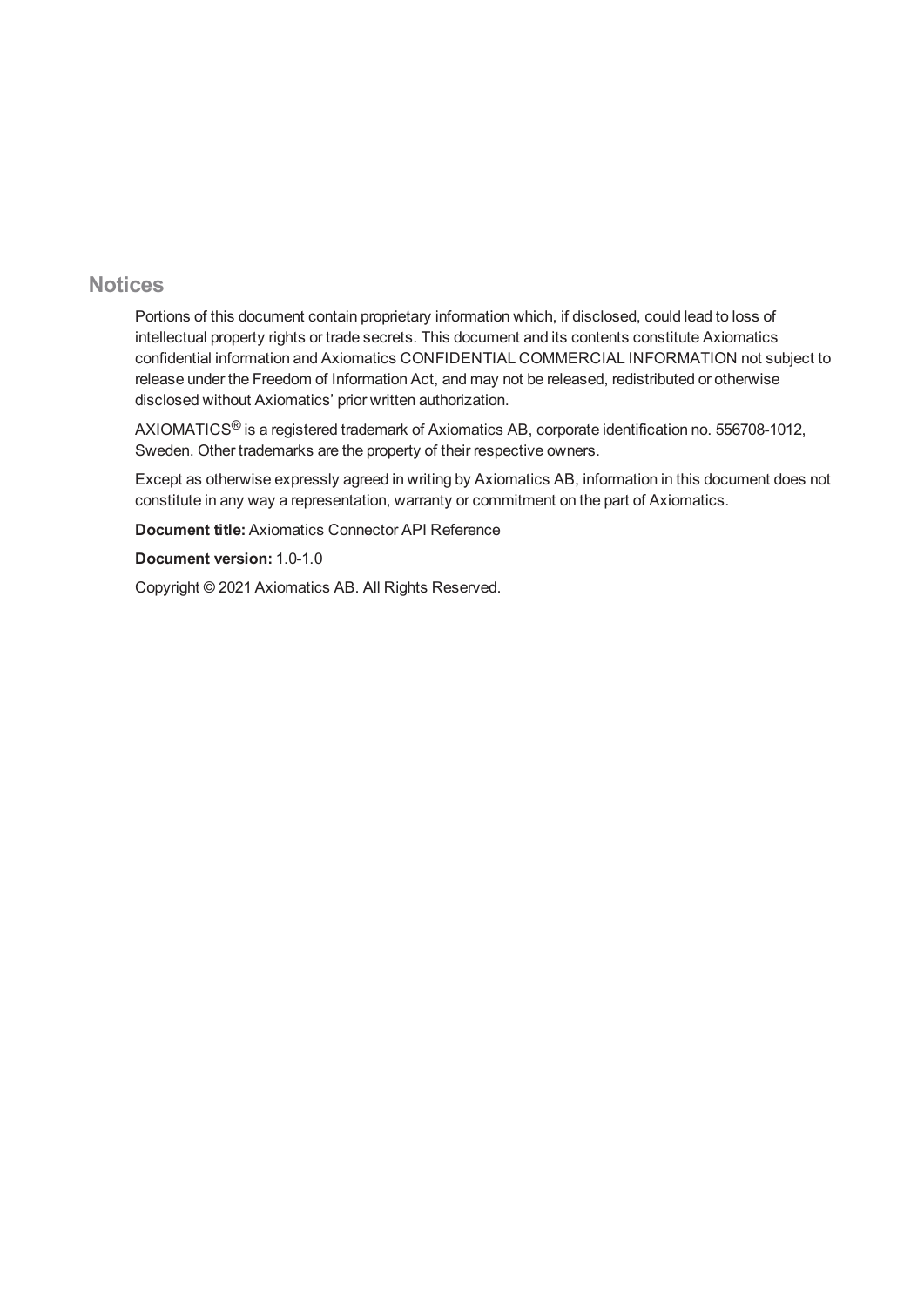## **Contents**

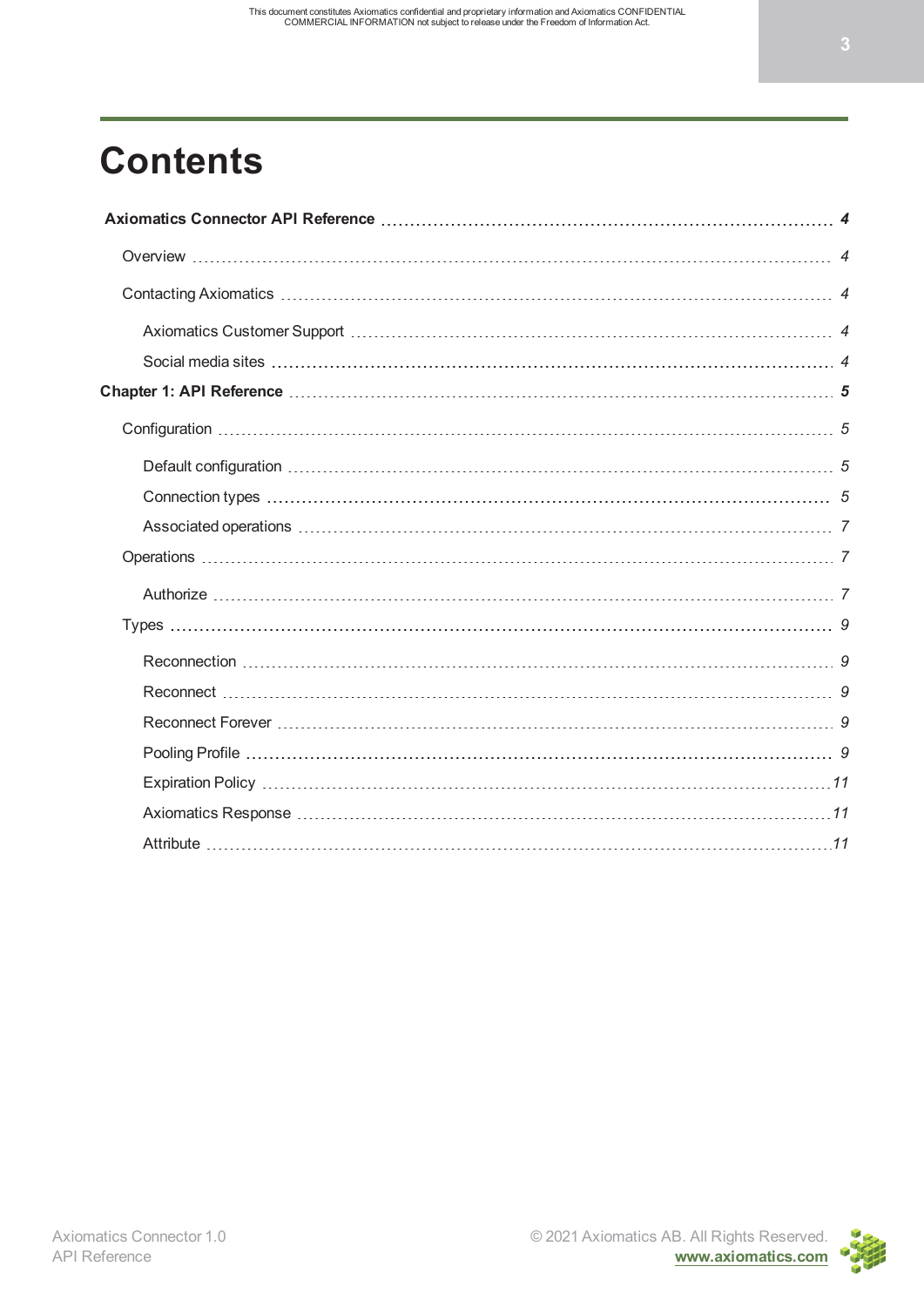## <span id="page-3-0"></span>Axiomatics Connector API Reference

### <span id="page-3-1"></span>**Overview**

This guide contains the API reference for the Axiomatics Connector.

## <span id="page-3-2"></span>**Contacting Axiomatics**

Axiomatics welcomes your feedback on this Axiomatics Connector API Reference.

Send documentation-related comments to: **[doc.support@axiomatics.com](mailto:doc.support@axiomatics.com)**

### <span id="page-3-3"></span>**Axiomatics Customer Support**

Use the Axiomatics Customer Support web site for all questions regarding the product:

**[https://support.axiomatics.com](https://support.axiomatics.com/)**

#### **Knowledge Base**

There is also a Knowledge Base on the Customer Support web site mentioned above that offers a number of articles to assist users of Axiomatics products.

#### <span id="page-3-4"></span>**Social media sites**

Axiomatics also actively provides company news updates, blogs, tutorials, product demos, and webinar recordings on a number of social media sites:

**[LinkedIn](https://www.linkedin.com/company/536082) [Twitter](https://twitter.com/axiomatics) [YouTube](https://www.youtube.com/user/axiomaticsab)**

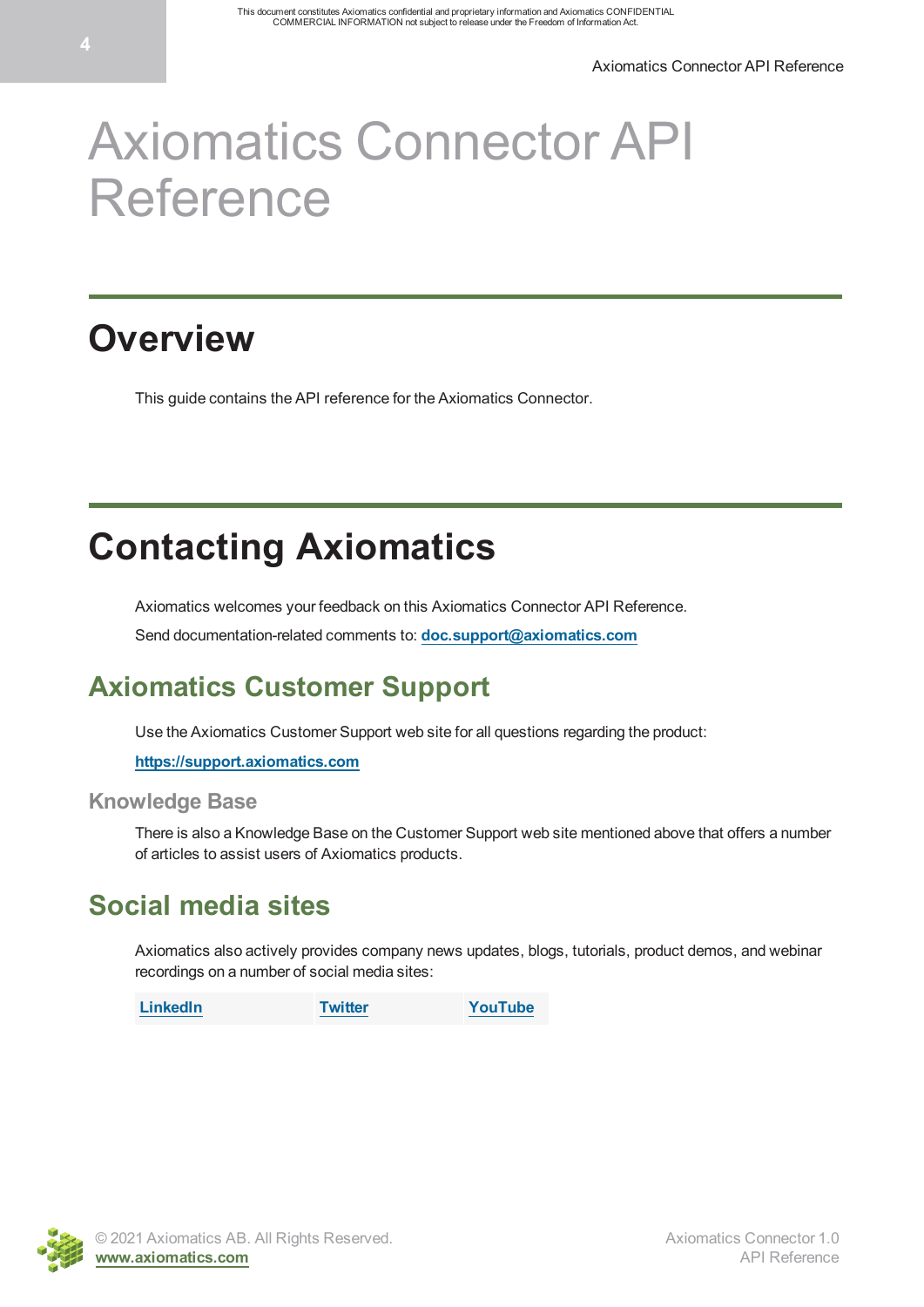## <span id="page-4-0"></span>**Chapter 1** API Reference

## <span id="page-4-1"></span>**Configuration**

### <span id="page-4-2"></span>**Default configuration**

**Parameters**

| <b>Name</b>          | <b>Type</b>                                               | <b>Description</b>                                                                                                                                                                                                                                                                                                                                           | <b>Default</b><br>value | <b>Required</b>           |
|----------------------|-----------------------------------------------------------|--------------------------------------------------------------------------------------------------------------------------------------------------------------------------------------------------------------------------------------------------------------------------------------------------------------------------------------------------------------|-------------------------|---------------------------|
| Name                 | String                                                    | The name for this configuration. Con-<br>nectors reference the configuration<br>with this name.                                                                                                                                                                                                                                                              |                         | $\mathsf{x}$              |
| Connection           | $\blacksquare$ HTTP connection<br><b>HTTPS</b> connection | The connection types that can be<br>provided to this configuration.                                                                                                                                                                                                                                                                                          |                         | $\boldsymbol{\mathsf{x}}$ |
| Expiration<br>Policy | <b>Expiration Policy</b>                                  | Configures the minimum amount of<br>time that a dynamic configuration<br>instance can remain idle before the<br>runtime considers it eligible for expir-<br>ation. This does not mean that the plat-<br>form will expire the instance at the<br>exact moment that it becomes eligible.<br>The runtime will actually purge the<br>instances when it sees fit. |                         |                           |

### <span id="page-4-3"></span>**Connection types**

#### <span id="page-4-4"></span>**HTTP connection**

**Parameters**

| <b>Name</b>       | <b>Type</b> | <b>Description</b>       | <b>Default</b><br>value | <b>Required</b> |
|-------------------|-------------|--------------------------|-------------------------|-----------------|
| Axiomatics<br>URL | String      | Axiomatics instance URL. |                         |                 |

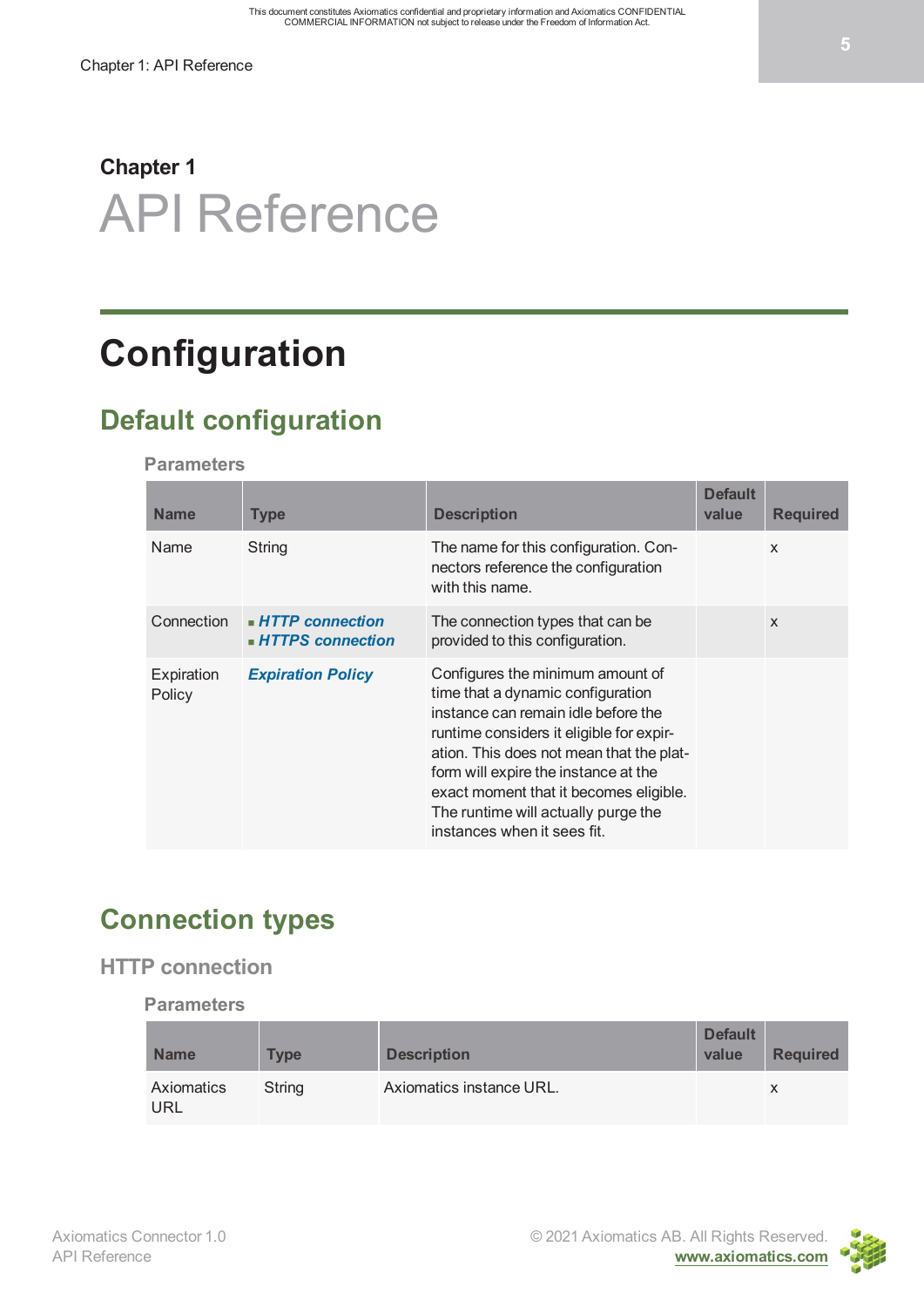#### Chapter 1: API Reference

| <b>Name</b>                          | <b>Type</b>                                      | <b>Description</b>                                                                                                                                                                                                      | <b>Default</b><br>value | <b>Required</b>           |
|--------------------------------------|--------------------------------------------------|-------------------------------------------------------------------------------------------------------------------------------------------------------------------------------------------------------------------------|-------------------------|---------------------------|
| Axiomatics Ver- Enumeration,<br>sion | one of:<br>$\bullet$ V1 0<br>$\blacksquare$ V1 1 | Axiomatics instance version.                                                                                                                                                                                            | $V1$ 1                  |                           |
| Username                             | String                                           | Axiomatics instance username.                                                                                                                                                                                           |                         | $\boldsymbol{\mathsf{x}}$ |
| Password                             | String                                           | Axiomatics instance password.                                                                                                                                                                                           |                         | $\boldsymbol{\mathsf{X}}$ |
| Reconnection                         | <b>Reconnection</b>                              | When the application is deployed, a con-<br>nectivity test is performed on all connectors. If<br>set to true, deployment will fail if the test<br>doesn't pass after exhausting the associated<br>reconnection strategy |                         |                           |
| <b>Pooling Profile</b>               |                                                  | <b>Pooling Profile</b> Characteristics of the connection pool                                                                                                                                                           |                         |                           |

#### <span id="page-5-0"></span>**HTTPS connection**

#### **Parameters**

| <b>Name</b>                          | <b>Type</b>                                      | <b>Description</b>                                                                                                                                                                                                      | <b>Default</b><br>value | <b>Required</b> |
|--------------------------------------|--------------------------------------------------|-------------------------------------------------------------------------------------------------------------------------------------------------------------------------------------------------------------------------|-------------------------|-----------------|
| Axiomatics<br>URL                    | String                                           | Axiomatics instance URL.                                                                                                                                                                                                |                         | $\mathsf{x}$    |
| Axiomatics Ver- Enumeration,<br>sion | one of:<br>$\bullet$ V1 0<br>$\blacksquare$ V1 1 | Axiomatics instance version.                                                                                                                                                                                            | $V1$ 1                  |                 |
| Username                             | String                                           | Axiomatics instance username.                                                                                                                                                                                           |                         | X               |
| Password                             | String                                           | Axiomatics instance password.                                                                                                                                                                                           |                         | $\mathsf{x}$    |
| <b>Type</b>                          | String                                           | Type of the TrustStore                                                                                                                                                                                                  | jks                     |                 |
| Path                                 | String                                           | TrustStore file path                                                                                                                                                                                                    |                         | $\mathsf{x}$    |
| Password                             | String                                           | Trust store password                                                                                                                                                                                                    |                         | X               |
| Reconnection                         | <b>Reconnection</b>                              | When the application is deployed, a con-<br>nectivity test is performed on all connectors. If<br>set to true, deployment will fail if the test<br>doesn't pass after exhausting the associated<br>reconnection strategy |                         |                 |
| Pooling Profile                      |                                                  | <b>Pooling Profile</b> Characteristics of the connection pool                                                                                                                                                           |                         |                 |

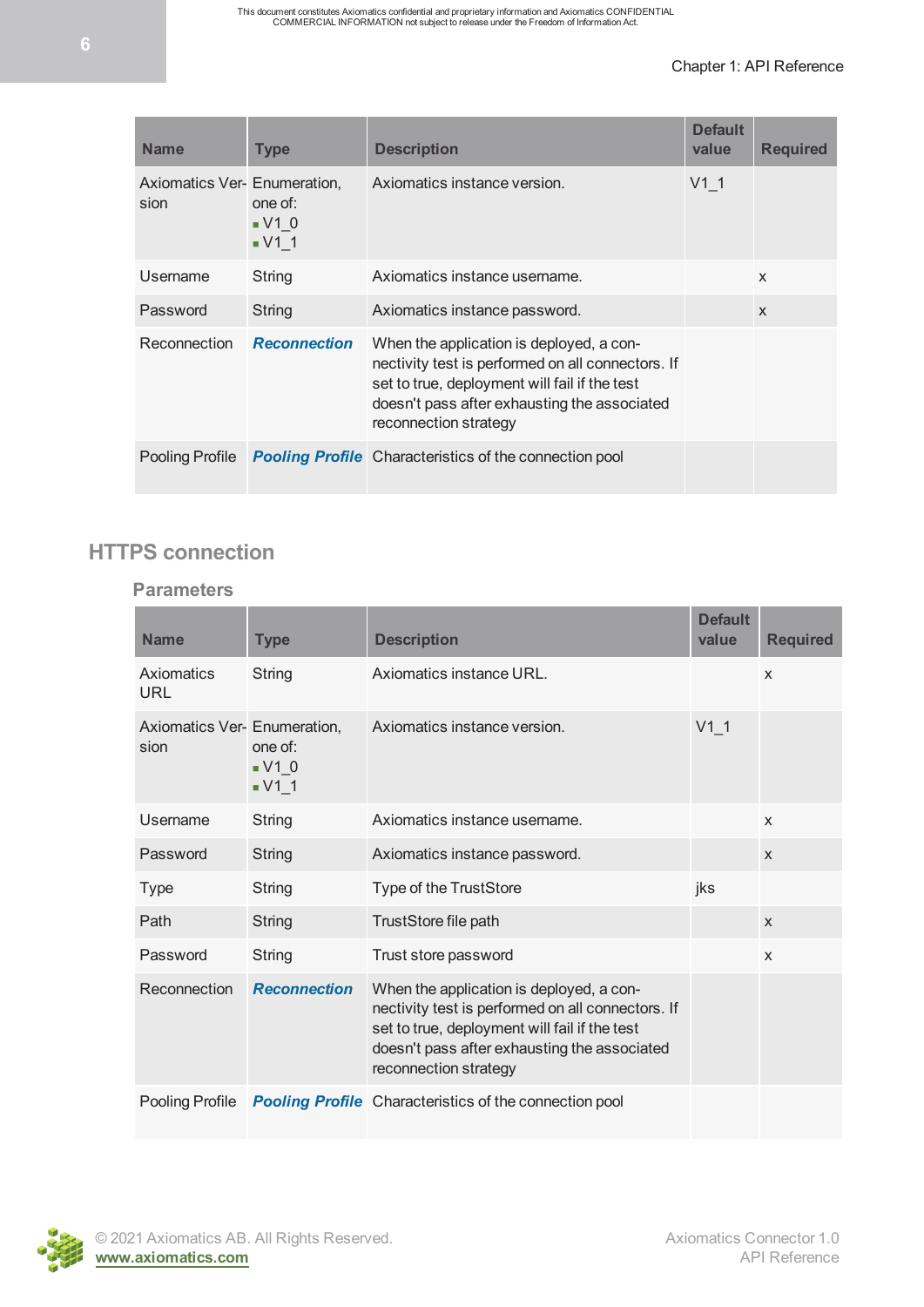### <span id="page-6-0"></span>**Associated operations**

*[Authorize](#page-6-2)*

## <span id="page-6-1"></span>**Operations**

### <span id="page-6-2"></span>**Authorize**

<axiomatics:authorize>

The operation returns Authorization decision with associated advice details based on input data.

#### **Parameters**

| <b>Name</b>                            | <b>Type</b>               | <b>Description</b>                                                                                                                                                                                                                    | <b>Default</b><br>value | <b>Required</b> |
|----------------------------------------|---------------------------|---------------------------------------------------------------------------------------------------------------------------------------------------------------------------------------------------------------------------------------|-------------------------|-----------------|
| Name                                   | <b>Type</b>               | Description                                                                                                                                                                                                                           | <b>Default</b><br>value | Required        |
| Configuration                          | String                    | The name of the configuration to use.                                                                                                                                                                                                 |                         | $\mathsf{x}$    |
| <b>Return Policy</b><br><b>Id List</b> | <b>Boolean</b>            | This attribute is used to request that<br>the PDP return a list of all fully applic-<br>able policies and policy sets which<br>were used in the decision as a part of<br>the decision response. Defaults to<br>false if not specified | false                   |                 |
| Access Sub-<br>jects                   | Array of <b>Attribute</b> | Collection of subject-related attrib-<br>utes. Optional The subject is the sys-<br>tem entity that initiated the access<br>request. That is, the initial entity in a<br>request chain.                                                |                         |                 |
| <b>Resources</b>                       | Array of <b>Attribute</b> | Collection of resource-related attrib-<br>utes. Optional                                                                                                                                                                              |                         |                 |
| Actions                                | Array of <b>Attribute</b> | Collection of action-related attributes.<br>Optional                                                                                                                                                                                  |                         |                 |
| Environments                           | Array of <b>Attribute</b> | Collection of environment-related<br>attributes. Optional                                                                                                                                                                             |                         |                 |
| Target Variable String                 |                           | The name of a variable on which the<br>operation's output will be placed                                                                                                                                                              |                         |                 |

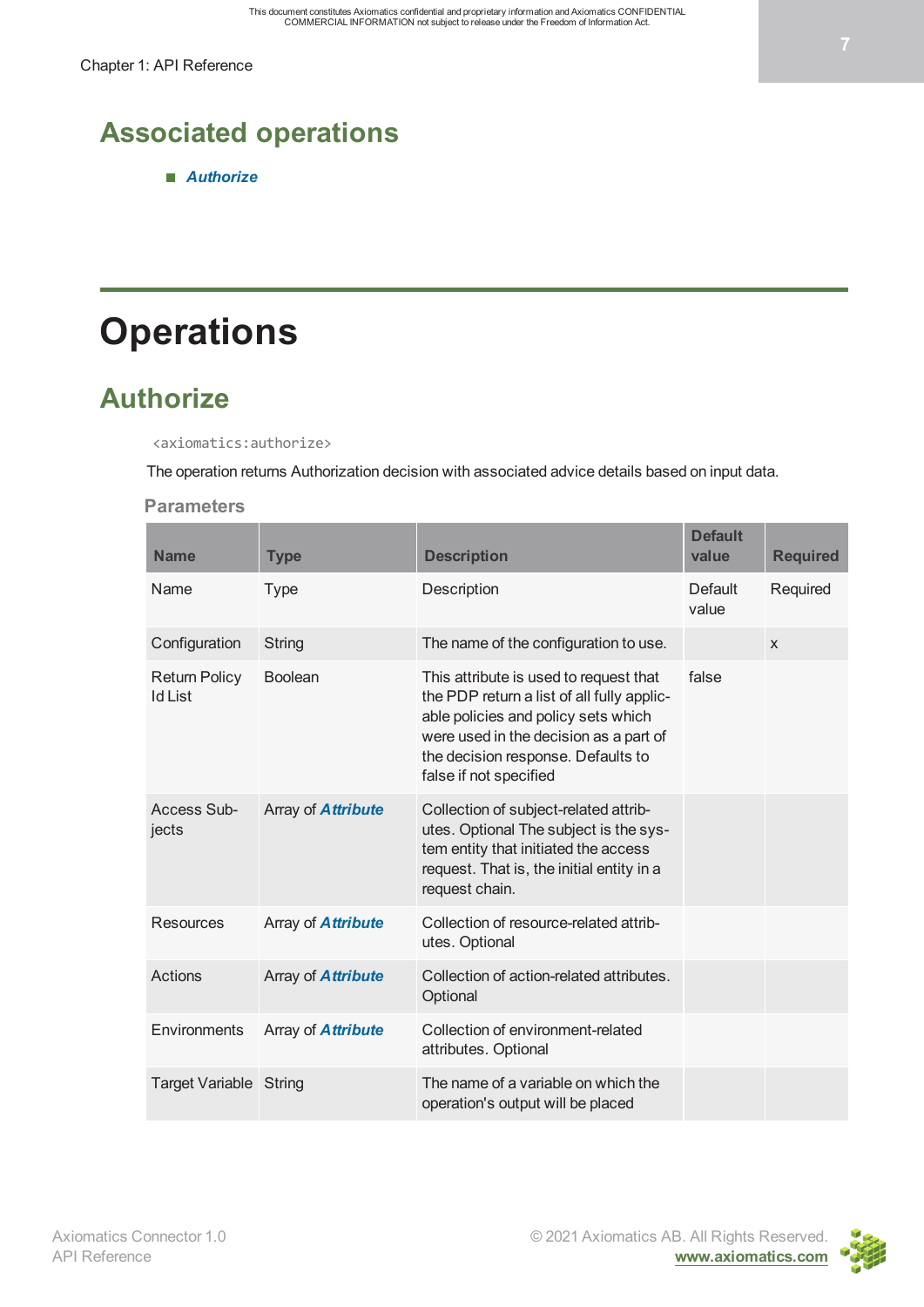#### Chapter 1: API Reference

| <b>Name</b>              | <b>Type</b>                                | <b>Description</b>                                                                                                                                    | <b>Default</b><br>value | <b>Required</b> |
|--------------------------|--------------------------------------------|-------------------------------------------------------------------------------------------------------------------------------------------------------|-------------------------|-----------------|
| <b>Target Value</b>      | String                                     | An expression that will be evaluated<br>against the operation's output and the<br>outcome of that expression will be<br>stored in the target variable | #[payload]              |                 |
| Reconnection<br>Strategy | $R$ econnect<br>• Reconnect Forever errors | A retry strategy in case of connectivity                                                                                                              |                         |                 |

#### **Output**

**Type** *[Axiomatics Response](#page-10-1)*

#### **For configurations**

*[Configuration](#page-4-1)*

#### **Throws**

- AXIOMATICS:EXECUTION
- AXIOMATICS:CONNECTIVITY
- **AXIOMATICS: AUTHENTICATION**

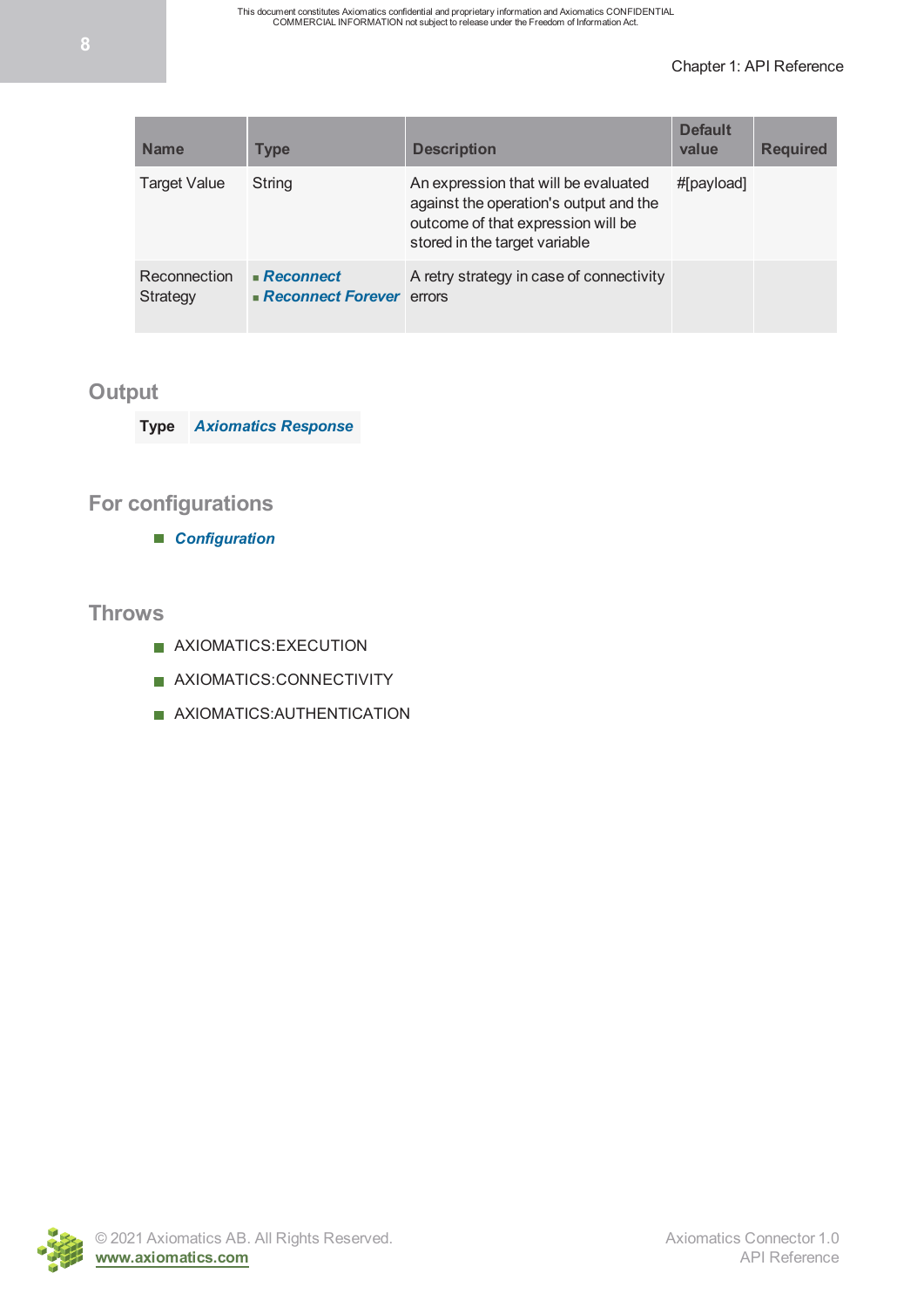## <span id="page-8-0"></span>**Types**

### <span id="page-8-1"></span>**Reconnection**

| <b>Field</b>             | <b>Type</b>                              | <b>Description</b>                                                                                                                                                                                                             | <b>Default</b><br>value | <b>Required</b> |
|--------------------------|------------------------------------------|--------------------------------------------------------------------------------------------------------------------------------------------------------------------------------------------------------------------------------|-------------------------|-----------------|
| Fails Deploy-<br>ment    | <b>Boolean</b>                           | When the application is deployed, a con-<br>nectivity test is performed on all con-<br>nectors. If set to true, deployment will<br>fail if the test doesn't pass after exhaust-<br>ing the associated reconnection<br>strategy |                         |                 |
| Reconnection<br>Strategy | $R$ econnect<br><b>Reconnect Forever</b> | The reconnection strategy to use                                                                                                                                                                                               |                         |                 |

#### <span id="page-8-2"></span>**Reconnect**

| <b>Field</b> | <b>Type</b> | <b>Description</b>                              | <b>Default value Required</b> |  |
|--------------|-------------|-------------------------------------------------|-------------------------------|--|
|              |             | Frequency Number How often (in ms) to reconnect |                               |  |
| Count        |             | Number How many reconnection attempts to make   |                               |  |

### <span id="page-8-3"></span>**Reconnect Forever**

| <b>Field</b> | <b>Type</b> | <b>Description</b>                              | Default value Required |  |
|--------------|-------------|-------------------------------------------------|------------------------|--|
|              |             | Frequency Number How often (in ms) to reconnect |                        |  |

### <span id="page-8-4"></span>**Pooling Profile**

| <b>Field</b> | <b>Type</b>   | <b>Description</b>                                                                                                                                                                                                                                                                         | <b>Default</b><br>value | <b>Required</b> |
|--------------|---------------|--------------------------------------------------------------------------------------------------------------------------------------------------------------------------------------------------------------------------------------------------------------------------------------------|-------------------------|-----------------|
| Max Active   | <b>Number</b> | Controls the maximum number of Mule com-<br>ponents that can be borrowed from a session at<br>one time. When set to a negative value, there is<br>no limit to the number of components that may<br>be active at one time. When maxActive is<br>exceeded, the pool is said to be exhausted. |                         |                 |

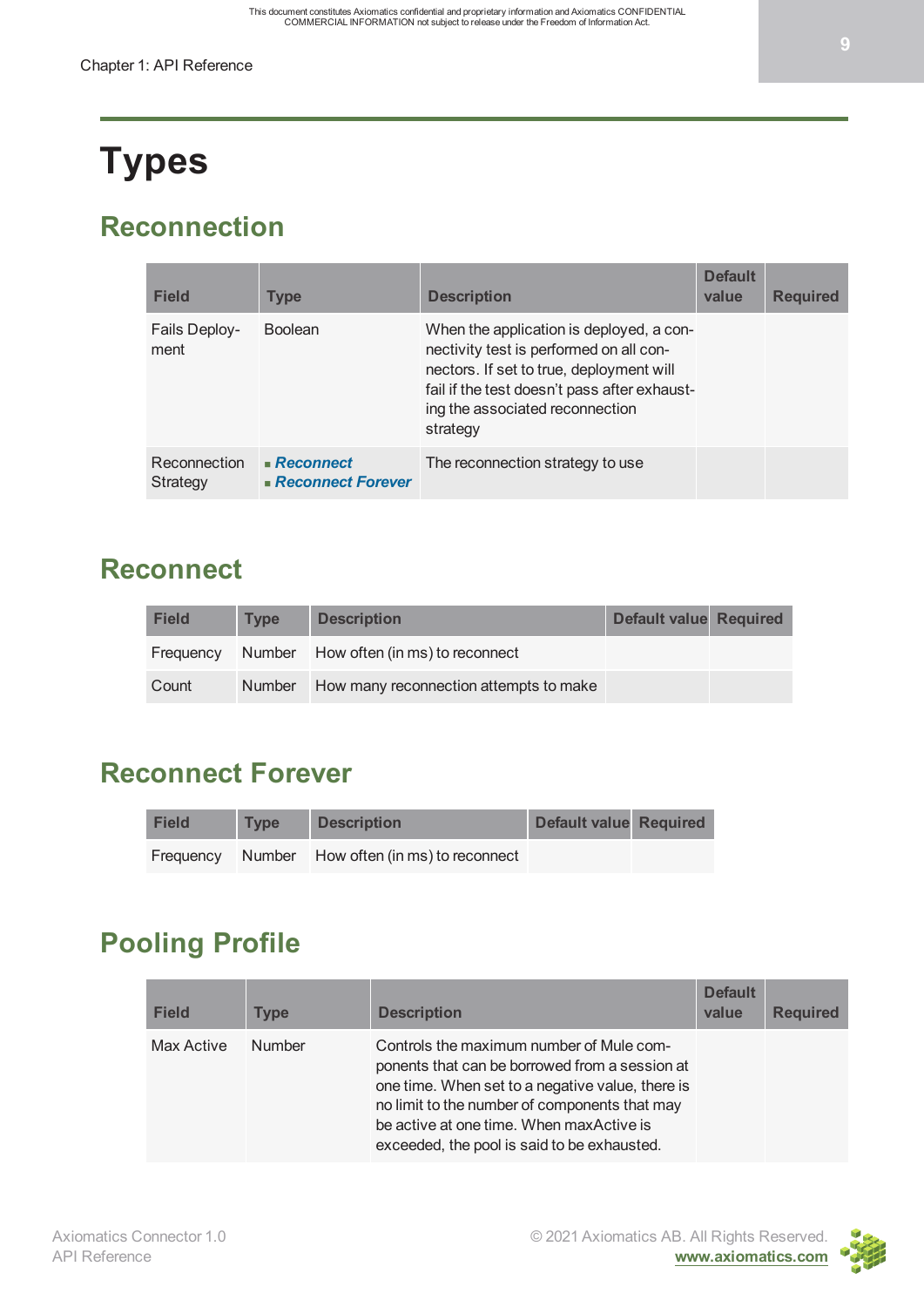This document constitutes Axiomatics confidential and proprietary information and Axiomatics CONFIDENTIAL COMMERCIAL INFORMATION not subject to release under the Freedom of Information Act.

#### Chapter 1: API Reference

| <b>Field</b>                           | <b>Type</b>                                                                                                                                                                                     | <b>Description</b>                                                                                                                                                                                                                                                                                                                                                                                                                                                                                                                                                                                                                                                         | <b>Default</b><br>value | <b>Required</b> |
|----------------------------------------|-------------------------------------------------------------------------------------------------------------------------------------------------------------------------------------------------|----------------------------------------------------------------------------------------------------------------------------------------------------------------------------------------------------------------------------------------------------------------------------------------------------------------------------------------------------------------------------------------------------------------------------------------------------------------------------------------------------------------------------------------------------------------------------------------------------------------------------------------------------------------------------|-------------------------|-----------------|
| Max Idle                               | Number                                                                                                                                                                                          | Controls the maximum number of Mule com-<br>ponents that can sit idle in the pool at any time.<br>When set to a negative value, there is no limit<br>to the number of Mule components that may be<br>idle at one time.                                                                                                                                                                                                                                                                                                                                                                                                                                                     |                         |                 |
| Max Wait                               | Number                                                                                                                                                                                          | Specifies the number of milliseconds to wait for<br>a pooled component to become available when<br>the pool is exhausted and the exhausted Action<br>is set to WHEN_EXHAUSTED_WAIT.                                                                                                                                                                                                                                                                                                                                                                                                                                                                                        |                         |                 |
| Min Eviction<br><b>Millis</b>          | Number                                                                                                                                                                                          | Determines the minimum amount of time an<br>object may sit idle in the pool before it is eligible<br>for eviction. When non-positive, no objects will<br>be evicted from the pool due to idle time alone.                                                                                                                                                                                                                                                                                                                                                                                                                                                                  |                         |                 |
| Eviction<br>Check Inter-<br>val Millis | Number                                                                                                                                                                                          | Specifies the number of milliseconds between<br>runs of the object evictor. When non-positive,<br>no object evictor is executed.                                                                                                                                                                                                                                                                                                                                                                                                                                                                                                                                           |                         |                 |
| <b>Exhausted</b><br>Action             | Enumeration,<br>one of:<br>$\blacksquare$ WHEN<br>EXHAUSTED_<br><b>GROW</b><br>$\blacksquare$ WHEN<br><b>EXHAUSTED</b><br><b>WAIT</b><br>$\blacksquare$ WHEN<br><b>EXHAUSTED</b><br><b>FAIL</b> | Specifies the behavior of the Mule component<br>pool when the pool is exhausted. Possible val-<br>ues are: "WHEN_EXHAUSTED_FAIL", which<br>will throw a NoSuchElementException,<br>"WHEN_EXHAUSTED_WAIT", which will<br>block by invoking Object.wait(long) until a new<br>or idle object is available, or WHEN<br>EXHAUSTED_GROW, which will create a<br>new Mule instance and return it, essentially<br>making maxActive meaningless. If a positive<br>maxWait value is supplied, it will block for at<br>most that many milliseconds, after which a<br>NoSuchElementException will be thrown. If<br>max Thread Wait is a negative value, it will block<br>indefinitely. |                         |                 |
| Initialisation<br>Policy               | Enumeration,<br>one of:<br>- INITIALISE<br><b>NONE</b><br>$\blacksquare$ INITIALISE<br><b>ONE</b><br>$\blacksquare$ INITIALISE<br><b>ALL</b>                                                    | Determines how components in a pool should<br>be initialized. The possible values are:<br>INITIALISE_NONE (will not load any com-<br>ponents into the pool on startup), INITIALISE<br>ONE (will load one initial component into the<br>pool on startup), or INITIALISE_ALL (will load<br>all components in the pool on startup)                                                                                                                                                                                                                                                                                                                                            |                         |                 |
| <b>Disabled</b>                        | <b>Boolean</b>                                                                                                                                                                                  | Whether pooling should be disabled                                                                                                                                                                                                                                                                                                                                                                                                                                                                                                                                                                                                                                         |                         |                 |

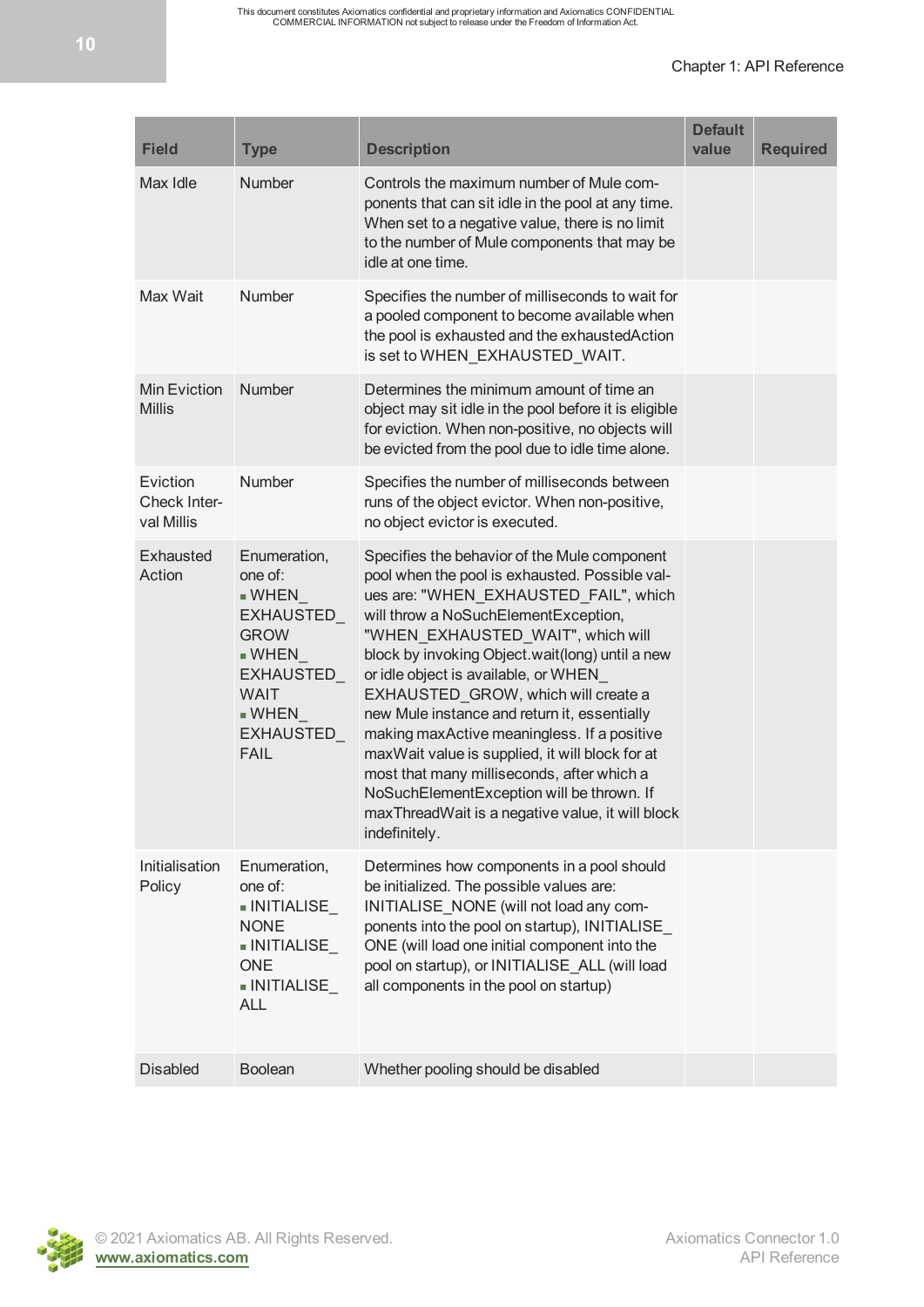### <span id="page-10-0"></span>**Expiration Policy**

| <b>Field</b>        | <b>Type</b>                                                                                                                                           | <b>Description</b>                                                                                                                                                       | <b>Defaule</b><br>value | <b>Required</b> |
|---------------------|-------------------------------------------------------------------------------------------------------------------------------------------------------|--------------------------------------------------------------------------------------------------------------------------------------------------------------------------|-------------------------|-----------------|
| Max<br>Idle<br>Time | <b>Number</b>                                                                                                                                         | A scalar time value for the maximum<br>amount of time a dynamic configuration<br>instance should be allowed to be idle before<br>it's considered eligible for expiration |                         |                 |
| Time<br>Unit        | Enumeration, one of:<br>NANOSECONDS<br>- MICROSECONDS<br>$\blacksquare$ MILLISECONDS<br>■ SECONDS<br><b>MINUTES</b><br>■ HOURS<br>$\blacksquare$ DAYS | A time unit that qualifies the maxidle Time<br>attribute                                                                                                                 |                         |                 |

#### <span id="page-10-1"></span>**Axiomatics Response**

| <b>Field</b> | <b>Type</b>     | <b>Description</b>                                                                                                                                                                                                                                                                                                                                   | <b>Default</b><br>value | <b>Required</b> |
|--------------|-----------------|------------------------------------------------------------------------------------------------------------------------------------------------------------------------------------------------------------------------------------------------------------------------------------------------------------------------------------------------------|-------------------------|-----------------|
| Field        | Type            | • Description                                                                                                                                                                                                                                                                                                                                        | Default<br>value        | Required        |
| Result       | Array<br>of Any | An authorization decision result. It MAY include a set of oblig-<br>ations that MUST be fulfilled by the PEP. If the PEP does not<br>understand or cannot fulfill an obligation, then the action of the<br>PEP is determined by its bias. It MAY include a set of advice<br>with supplemental information which MAY be safely ignored by<br>the PEP. |                         |                 |

### <span id="page-10-2"></span>**Attribute**

| <b>Field</b>    | <b>Type</b> | <b>Description</b>                                                                                                                                                                                                 | <b>Default</b><br>value | <b>Required</b> |
|-----------------|-------------|--------------------------------------------------------------------------------------------------------------------------------------------------------------------------------------------------------------------|-------------------------|-----------------|
| Attribute<br>ld | String      | The Attribute identifier                                                                                                                                                                                           |                         | X               |
| Value           | String      | One or more Attribute values. Can be an array of elements<br>of the same type; either string, boolean, number (which<br>maps to either a XACML integer or double as defined in<br>Supported Data Types) or object. |                         | X               |